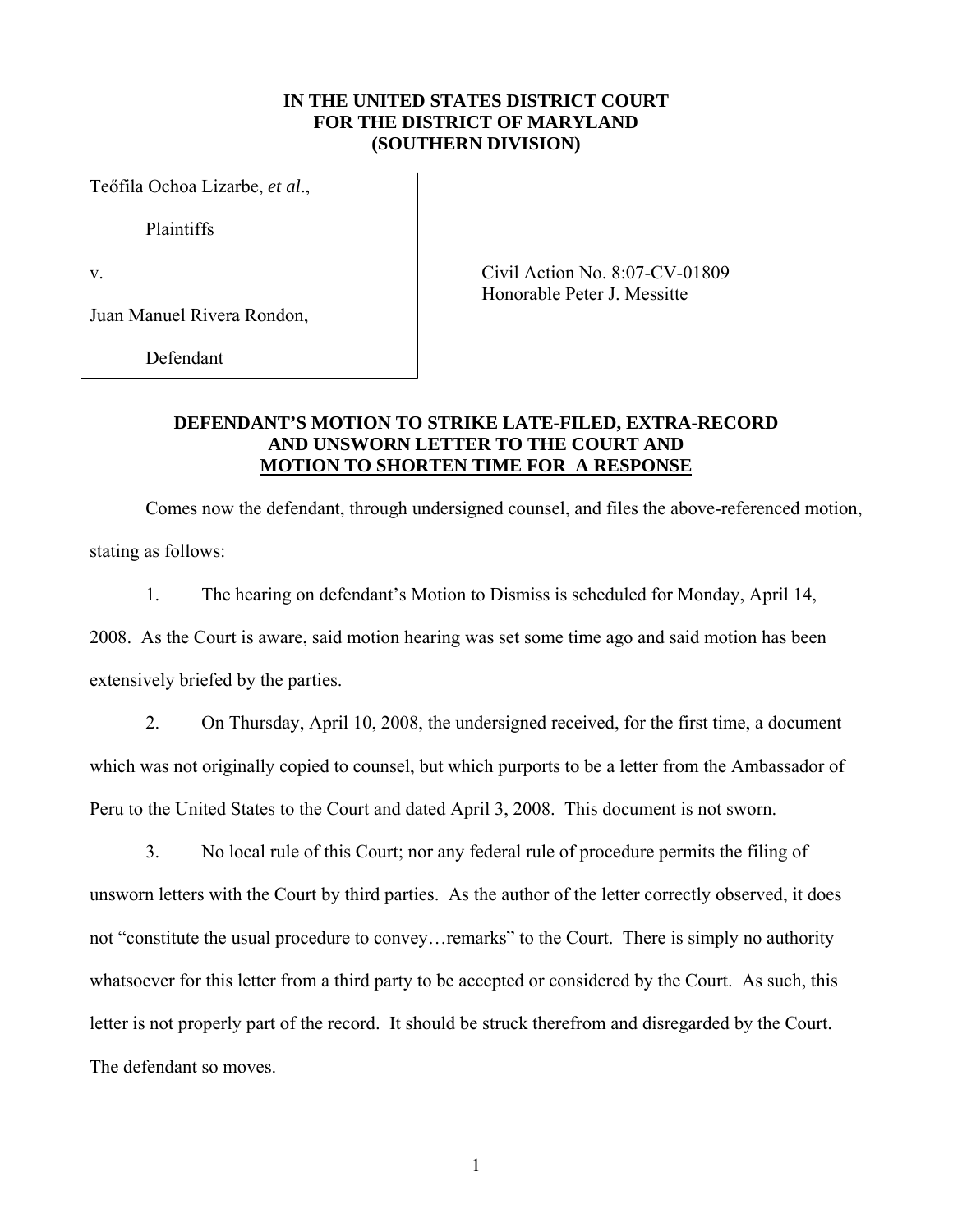4. Even setting the foregoing aside, and assuming the letter is authentic (a point *not*  conceded herein), the author is mistaken in a number of critical respects. First, the suggestion is made that the defendant will "declare" that he "participated in the massacre of civilians in the town of Accomarca…in August of 1985." Nothing could be further from the truth. The defendant did not participate in any massacre; he will certainly not be "declaring" that he did so.

5. Moreover, despite the information apparently provided to the author of the letter, the defendant is not even alleged to have participated in the events in the town of Accomarca. Mr. Rondon is alleged *only* to have: 1) been a low-ranking officer in the Peruvian military; 2) attended a meeting he was ordered to attend where he was told his unit would block a road during a military operation against a terrorist group recognized as such by the United States; 3) followed orders by reporting to duty at the designated road; and 4) accurately filed a report to the effect that neither he nor his unit came into contact with any civilians. Importantly, there is no allegation that the atrocities at Accomarca were planned in advance or that the defendant knew of any such plan. Nor is there an allegation that the defendant *knowingly* covered up any atrocities. In short, on the day of the events at Accomarca, the defendant is alleged to have waited by a road outside of town without having so much as seen a civilian, much less interacted with or harmed one.

6. Apparently, the Honorable Ambassador (if, in fact, he is the letter's author) has been misinformed. The balance of the letter very likely turns on this misinformation and, therefore, the basis of the unsworn opinions expressed therein is in serious doubt. Hence, the letter is unreliable on its face.

7. Moreover, the author of the letter suggests that the defendant was not acting in his official capacity despite the allegations outlined above. Clearly, the author is further misinformed in this regard. In fact, the author of the letter might be surprised to learn that the plaintiffs' themselves all but admit that the defendant was acting in his official capacity at the time of the events in question. The plaintiffs have very effectively alleged that the actions taken by the defendant were done in his

2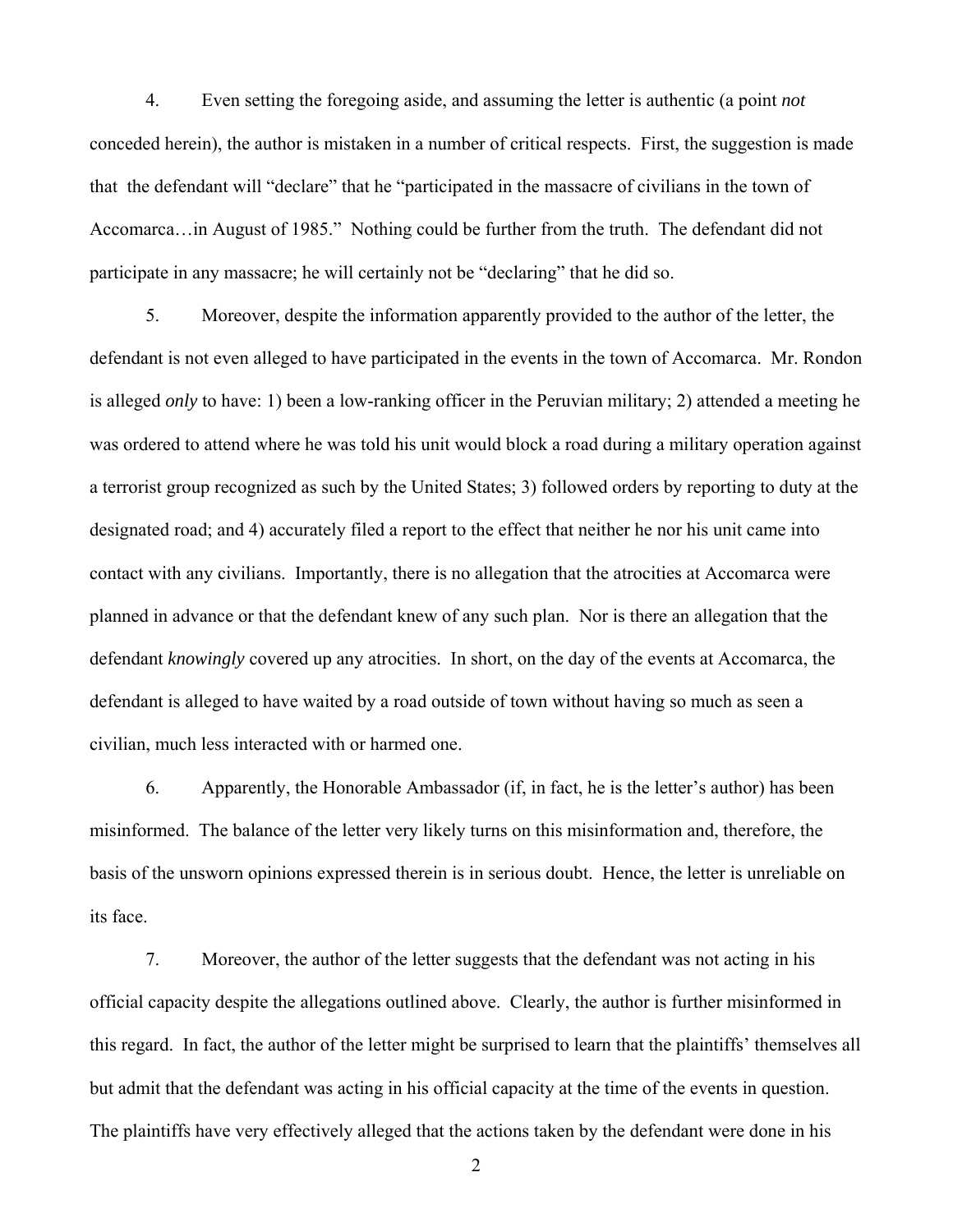official capacity as an officer in the Peruvian military based on policy set at the highest levels of the

Peruvian government:

1. "Peru was in a state of civil war," and that the Peruvian Army was "fighting the Maoist rebel group" Shining Path, which "committed widespread abuses, including massacres, bombings and targeted assassinations" *see* Complaint, ¶ 35;

2. "national elections" were held in 1980, and that the newly-elected government "declared a state of emergency" in an area to include where the alleged events occurred in an effort to fight the Maoist terrorists in that region *see* Complaint, ¶ 39;

3. it was "the government" which "deployed the Peruvian Army" to the alleged location where the events at issue occurred so that "military operations" could be carried out in the region *see* Complaint, ¶ 40, 42;

4. it was the "Peruvian Army" that "targeted the Accomarca District" where the events in question allegedly took place *see* Complaint, ¶ 43;

5. a Peruvian General who was "Chief of the Political-Military Command" for the area involved, "ordered the General Staff of the Peruvian Army's Second Infantry Division to devise an operational plan to 'capture and/or destroy terrorist elements'" *see* Complaint, ¶ 15, 48;

6. the military "operation" was "placed under the control of" a Lieutenant Colonel who was the "Chief of Operations of the General Staff" s*ee* Complaint, ¶ 48;

7. at all relevant times, the defendant was a low-ranking officer in the Peruvian military, referred to as a "*military actor*" in the Complaint *see* Complaint, ¶6, 12 (heading);

8. the defendant was allegedly "called" to attend a meeting by his superior officer, the Lieutenant Colonel, regarding a military operation in Accomarca; *there is no allegation that atrocities or wrongdoing of any type was planned or even discussed at this meeting see* Complaint, ¶ 49; and

9. the defendant was merely a Lieutenant at the time and allegedly involved in the resulting operation as such and while wearing his military uniform and using military equipment *see* Complaint, ¶ 49, 54.

8. The author of the letter never suggests that his letter represents the official position of

his country. As a result, the letter is inadequate for the purposes the plaintiffs would hope to use it.

Therefore, it is irrelevant and the Court should strike it from the record.

9. At best, even if it represented the official position of Peru and even if it were otherwise

properly before the Court, the letter at issue is simply an *ex post facto* attempt to distance the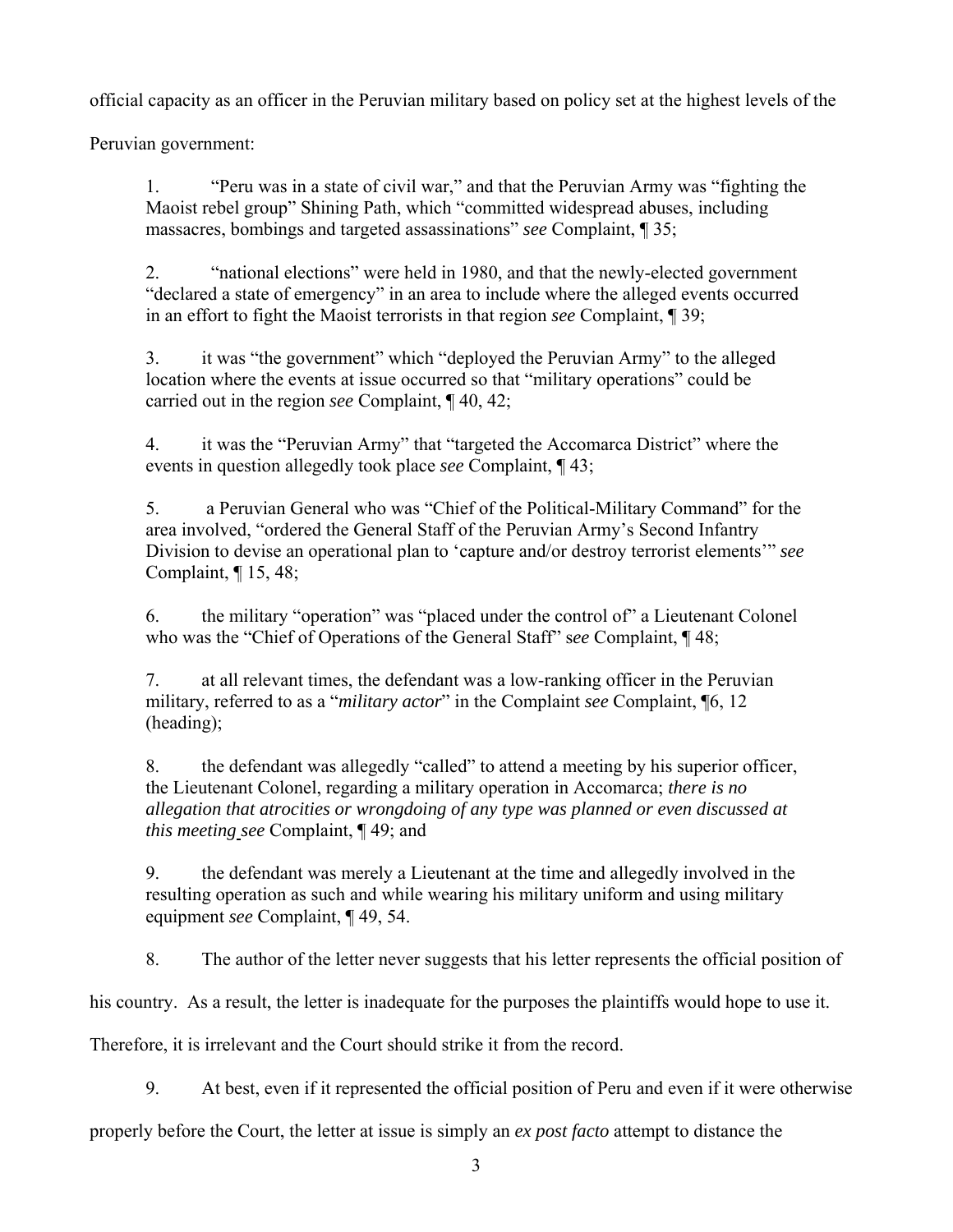government of Peru from its policies at the time. The suggestion, made by the letter's author and the plaintiffs themselves, that the *current* attempts to prosecute Mr. Rondon in Peru mean that his actions in 1985 were not in his official capacity then is hopelessly flawed. In 1985, Mr. Rondon was clearly operating in an official capacity in connection with the allegations of the Complaint. His actions then were not only sanctioned, but directed by the Peruvian government.

10. Attempts by the government to distance itself now from the events at Accomarca ring hollow. Lest there be any doubt, the Complaint alleges that [i]n or about 1995, [the Peruvian] government passed a sweeping law that granted amnesty to all members of the military and police for actions taken as part of the 'fight against terrorism' dating back to May 1980." *See* Complaint, ¶ 83. This law was passed well after the events at Accomarca were well know, published in the media worldwide and had been investigated by a Peruvian Senate Commission as well as the Peruvian military. It is simply not credible to suggest, as the author of the letter does, that the Government granted amnesty in connection with any actions the defendant is alleged to have taken, but that these actions were not pursuant to official policy. Moreover, the Complaint also alleges that, "[e]ven after information about the Accomarca [events] became public, Defendant Rivera Rondon was promoted within the Peruvian Army." *See* Complaint, ¶ 83. Here again, it strains credulity to suggest that the defendant was some rogue acting outside of his official capacity given his subsequent promotion.

11. Additionally, the author of the letter offers nothing more than an opinion on one of the ultimate legal issues for the Court to decide. Such an opinion is inadmissible because it invades the province of the Court. This is yet another reason why the letter should be stricken.

12. Finally, if the Court accepts the letter and the opinions offered therein, it should be accepted wholesale and not piecemeal. In particular, the letter states that:

on the date of this unfortunate event, President Alan Garcia Perez was just starting his first democratically elected term in office. He commenced his administration by reaffirming his unrestricted respect for civil liberties and the human rights of Peruvian citizens and the strengthening of democratic institutions in the country. Therefore, it is

4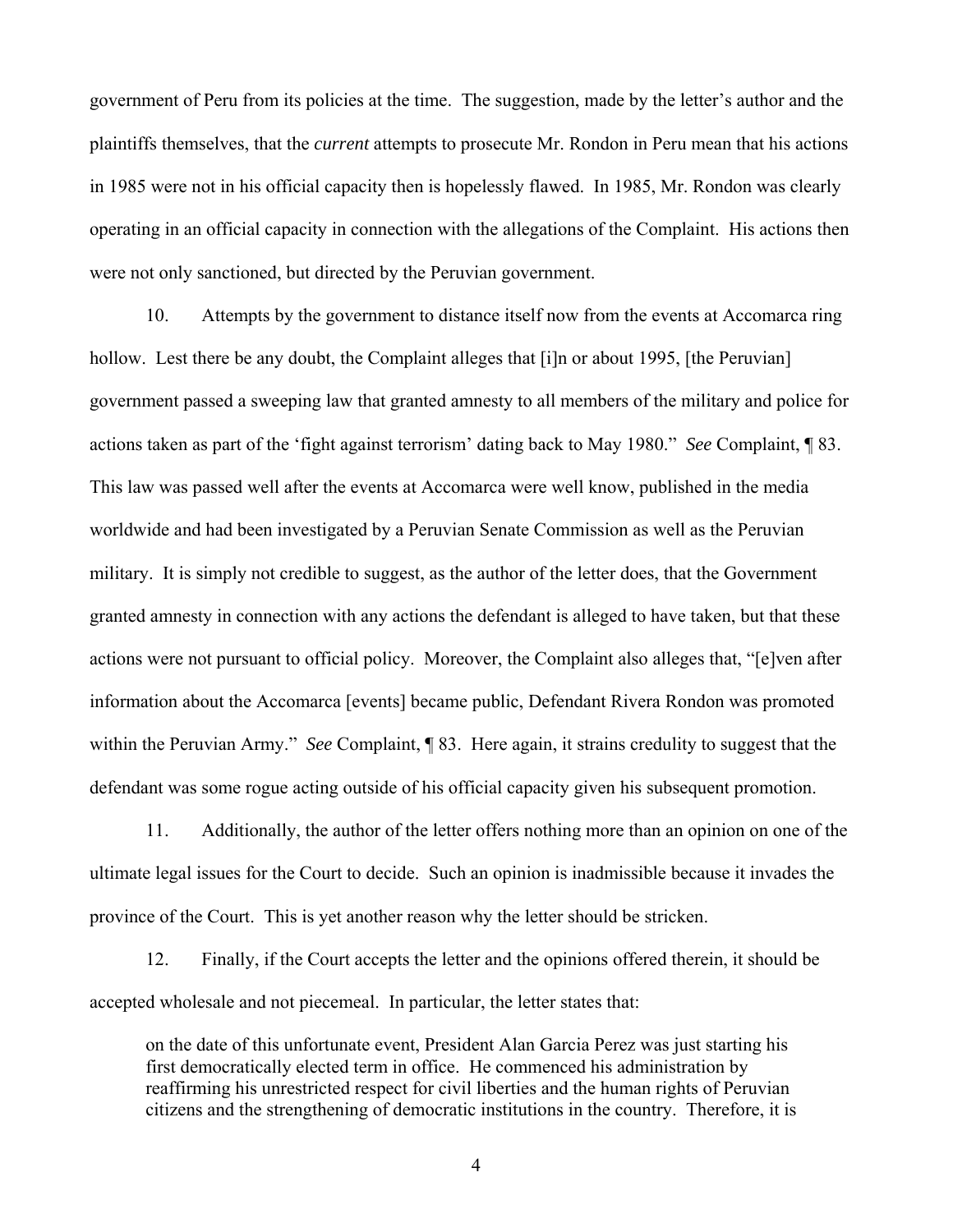an untruthful statement that the actions of Mr. Rivera Rondon were the result of directives or regulations coming from the Government.

The plaintiffs in this case have suggested exactly the opposite:

Form about 1985 to 1990, including at the time of the Accomarca [events], Alan Garcia [sic] served as president of Peru. Throughout his presidency, Peruvian government forces, and in particular the Peruvian Army, continued to commit widespread and systematic human rights abuses against the civilian population of Peru. Government forces abducted, tortured and disappeared suspected "subversives" and murdered civilians in military operations.

*See* Complaint, ¶ 83.

13. Based on allegations such as those made in Paragraph 83 (quoted above), the plaintiffs claim that they faced an "insurmountable deterrent" to filing suit within the statute of limitations due to the repressive nature of the Peruvian government.<sup>1</sup> See id.,  $\P$  81. The only theory under which the plaintiffs assert that they can bring this lawsuit *22 years after the events in question and well after the expiration of any statute of limitations* is pursuant to the disfavored doctrine of equitable tolling.<sup>2</sup> The argument to toll the statute of limitations turns on the allegation that the Peruvian government from 1985 until at least 2000 was so oppressive that no relief could be sought in Peru by the plaintiffs. The Honorable Ambassador's letter puts any such notion to rest. If it is accepted by the Court, the Court should take note of the letter's complete refutation of the notion that this suit could not have been brought very soon after the events in question and well within the statute of limitations.<sup>3</sup> As a result, even if the letter is credited by the Court, this case should be dismissed.

 1 The relevant case law is of little help to the plaintiffs. *See, e.g., Van Tu v. Koster*, 364 F.3d 1196, 1199 - 1200 (C.A.10 2004) (living under the repressive communist government in post-war Vietnam was not sufficient grounds to toll the statute).

 $2<sup>2</sup>$  In order to apply equitable tolling under this prong of the analysis, the plaintiffs bear the heavy burden that "any resort to equity must be reserved for those rare instances where-due to circumstances external to the party's own conduct-it would be *unconscionable* to enforce the limitation period against the party and *gross injustice* would result." *See Harris v. Hutchinson*, 209 F.3d 325, 328 - 330 (C.A.4 Md., 2000).

 $3$  In addition, the other allegations of the Complaint fly in the face of the suggestion that those who wished to investigate Accomarca or pursue relief faced "insurmountable" obstacles: 1) "In or about October 1985, the Peruvian Senate commission published its report concluding that 69 people were killed in the Accomarca [events]." *see* Complaint, ¶91; 2) "Around the same time [*i.e.*, October 1985],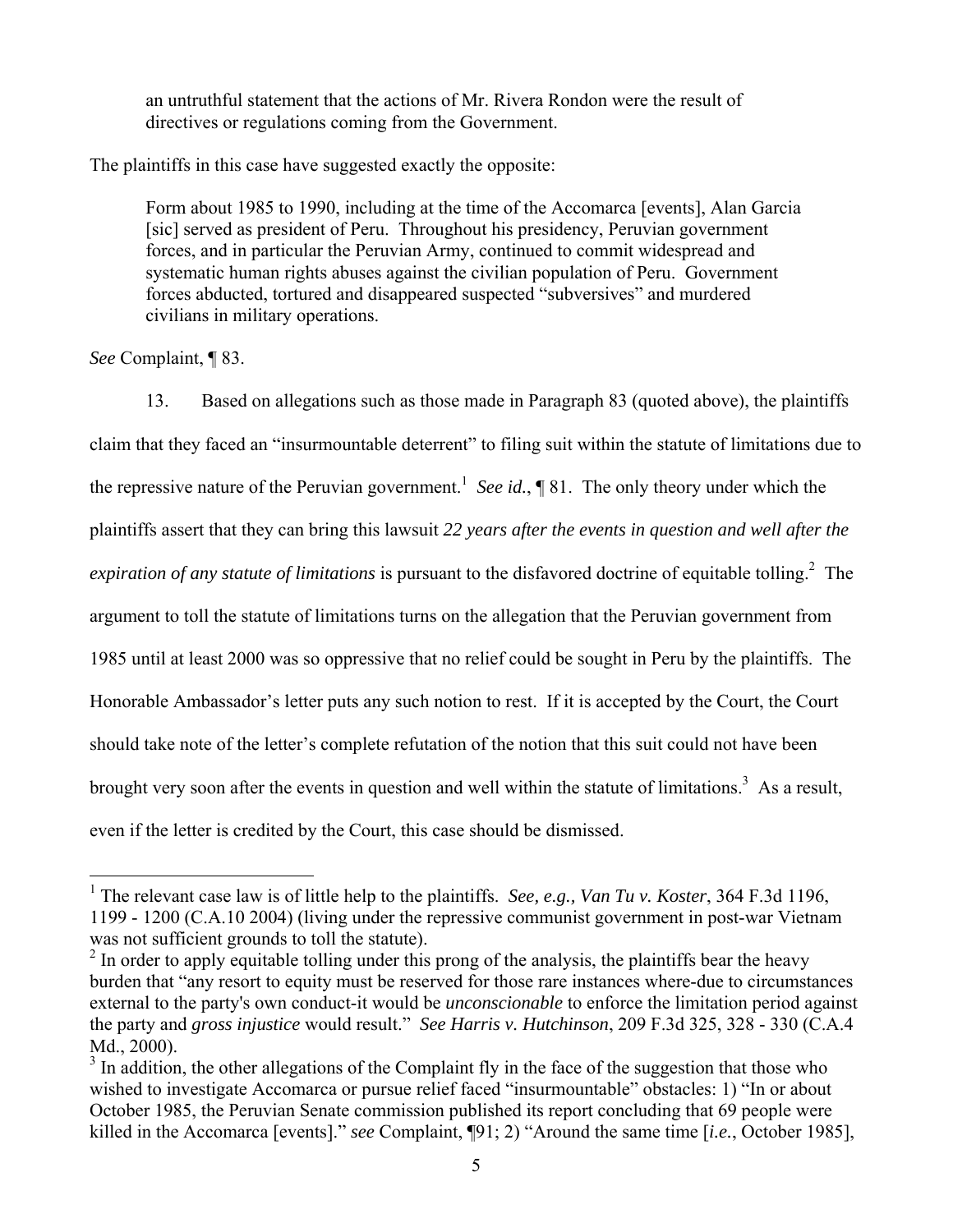14. The defendant is filing this motion within hours of receiving the letter at issue.

Unfortunately, given the author's choice to send the letter at the eleventh hour, the defendant was left with no choice as to the timing of this motion. In order that this matter might be fully briefed before the hearing set for Monday, the defendant respectfully requests that the Court shorten time for a response and require any responsive paper to be filed on or before 3 p.m. on Friday, April 11, 2008. While admittedly brief, such a deadline would provide the plaintiffs much more time to respond to this motion than the defense was given to respond to the letter by filing the present motion.

<u>.</u>

both government prosecutors and military authorities opened their own investigations." *see* Complaint, ¶91; 3) "[T]he Peruvian Supreme Court eventually ruled that the case was solely within the jurisdiction of the military justice system." *see* Complaint, ¶91; 4) "In or about 1987, two years after the Accomarca [events], a military court absolved Defendant Rivera Rondon and others…." *see* Complaint, ¶93; and 5) "The court's 1987 ruling was thrown out by the Supreme Council for Military Justice. In or about 1989 the lower military court again dismissed the charges against all the defendants [including Rondon] except Hurtado [who is not a party here]." *see* Complaint, ¶94; *see also*  Motion to Dismiss*,* Exhibit 2 (September 19, 1985 *Houston Chronicle* article reporting that the Peruvian "government revealed that soldiers massacred about 40 peasants in an Andean village last month….The disclosure Wednesday by President Alan Garcia's new administration was the first time in the five-year war against the Shining Path, a Maoist guerrilla movement, that Peru's government or armed forces acknowledged that soldiers killed civilians….Garcia has put the Joint Armed Forces Command under orders to end human rights abuses….Garcia directed the military last week to make an 'exhaustive investigation'…."). The fact that "Andean peasants," *one of whom was named in the article*, were free to speak out about the events in question to the extent of being quoted in the *New York Times* mere months afterwards in 1985 flies in the face of the plaintiffs' position that the regime publicly investigating these events was so repressive that this case could not be brought until 22 years later.